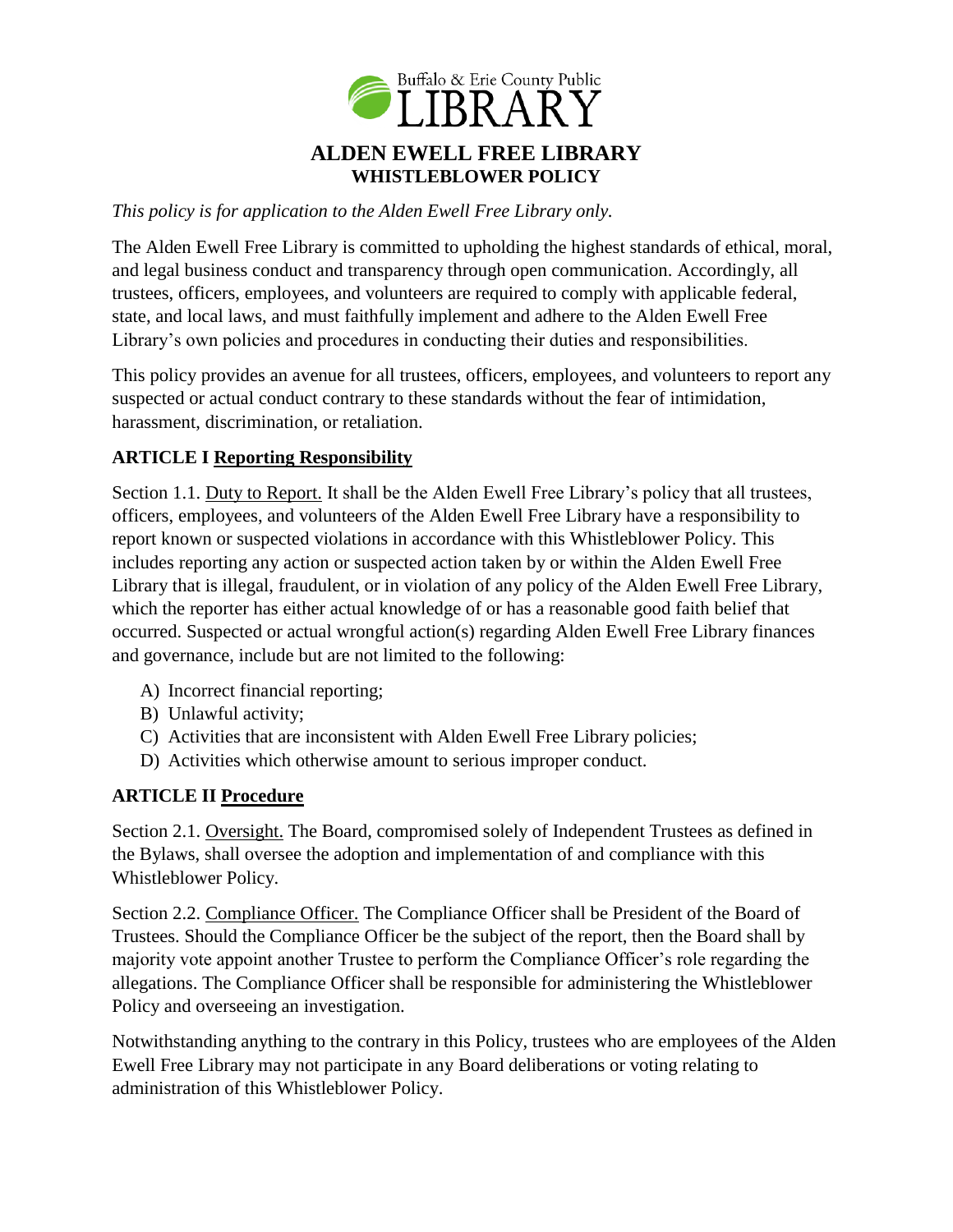

Section 2.3. Reporting Violations. All reports should be made using the *Whistleblower Reporting Form*, attached as Appendix A, which will be available on both the Buffalo & Erie County Public Library's website and the Association of the Alden Ewell Free Library website. Trustees, officers, employees, and volunteers should promptly report alleged violations to the Compliance Officer. If reporter deems it inappropriate to file the report with the Compliance Officer, the report may be submitted to any member of the Board of Trustees. Any such reports received by any member of the Board, including the completed *Whistleblower Reporting Form* shall be forwarded to the remainder of the Board, subject to the restrictions of Section 2.2.

Section 2.4. Anonymous Reporting. With the exception of a person's report of his or her own violation, the reporter shall not be required to provide his or her name on said form. However, anonymous reports must include sufficient information, including but not limited to, the name of the person against whom the report is being made, the date of the incident, and a description of the incident, in order that an investigation can be conducted.

Section 2.5. Handling Reports.

- A) The Board shall provide the reporter a timely acknowledgement of receipt of the report, whether submitted in person, electronically, or otherwise. All reports submitted will be placed on the agenda for the next scheduled meeting of the Alden Ewell Free Library Board of Trustees. An appropriate investigation will be undertaken by the Board, or legal counsel or other designee if deemed appropriate by the Board. A report summarizing the findings will be given to the reporter within ten (10) business days of the Board's meeting, if a name is provided on the *Whistleblower Reporting Form*. If more than ten (10) business days are needed to complete a thorough investigation, the reporter will be notified in writing of an estimated date when the investigation will be completed.
- B) The person who is the subject of a whistleblower complaint shall not be present at or participate in any Board deliberations or vote on the matter relating to such complaint, provided that nothing in this subparagraph shall prohibit the Board from requesting that the person who is subject to the complaint present information as background or answer questions at a Board meeting prior to the commencement of deliberations of voting relating thereto.

Section 2.6. Results of Investigation. If the investigation establishes that a violation of law, external regulation, or Alden Ewell Free Library policy has occurred, then the Board shall determine the appropriate action based upon law and Alden Ewell Free Library policy. Civil or criminal prosecution will be pursued when warranted. If the investigation establishes that no violation of law, external regulation, or Alden Ewell Free Library policy has occurred, they will compose a resolution to that effect. The investigation will be closed when the Compliance Officer has deemed the investigation is complete and the Board has approved a resolution and /or corrective action.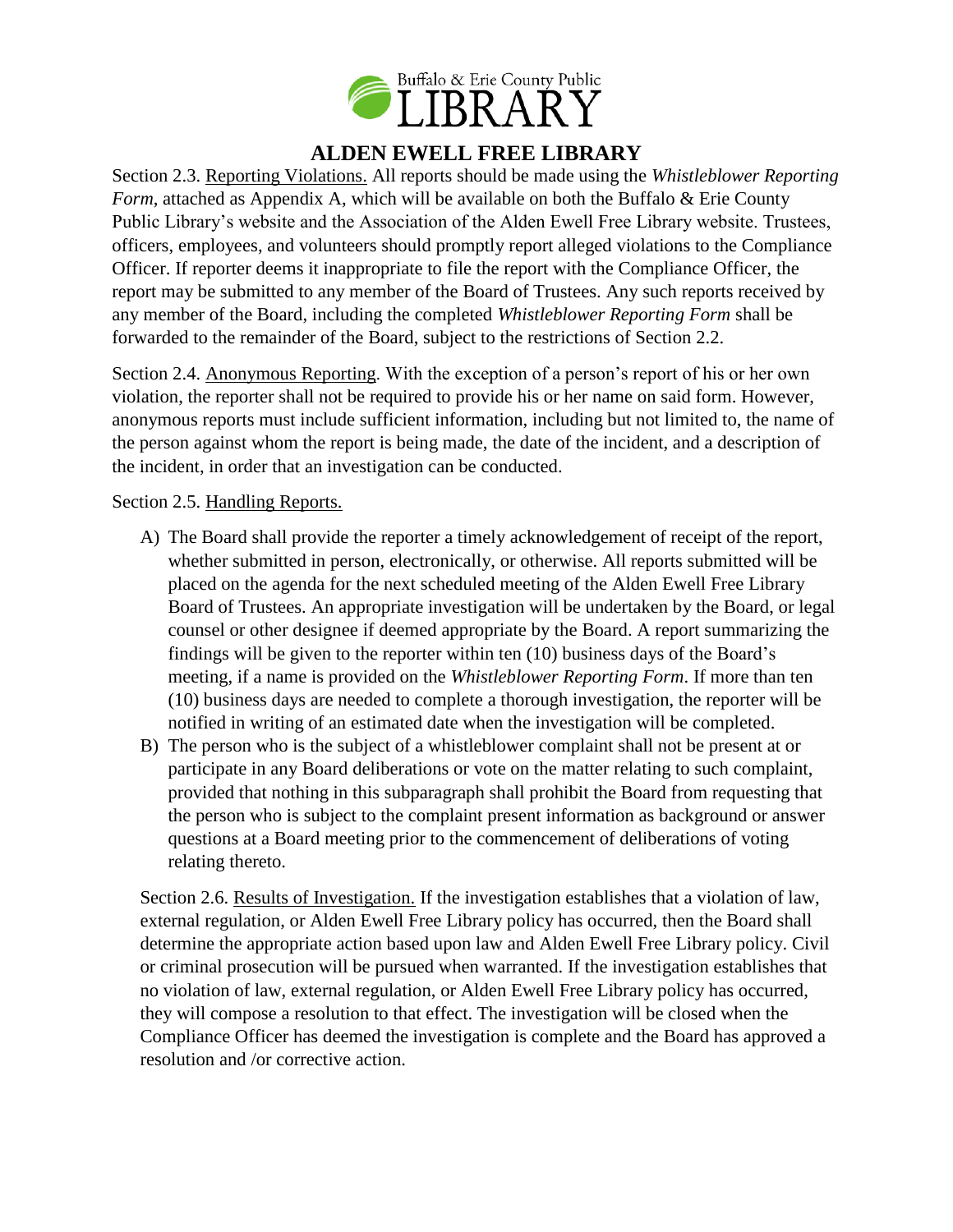

Section 2.7. Documentation. The Compliance Officer shall document the investigation and explain the rationale for any resolution and/or corrective action. All documentation relating to the investigation, including the *Whistleblower Reporting Form* and the resolution and/or corrective action taken shall remain in the Alden Ewell Free Library's records and/or records of its Board of Trustees for at least five (5) years.

Section 2.8. Confidentiality. All violations or suspected violations may be submitted on a confidential or anonymous basis. Reports will be kept confidential to the extent possible, consistent with the need to conduct an adequate investigation and prevent or correct suspected action(s). The Compliance Officer shall disclose information relating to a report with those who have a need to know so that the Board of Trustees can conduct an effective investigation and determine what action to take based on the results of any such investigation. In appropriate cases, the investigation documents will be shared with law enforcement personnel. Disclosure of reports to individuals not involved in the investigation shall be viewed as a serious disciplinary offense and may result in discipline, up to and including dismissal, termination, or civil lawsuits.

Section 2.9. Protection against Retaliation. Any Alden Ewell Free Library trustee, officer, employee, or volunteer who reports a suspected or actual violation(s), in good faith shall not suffer intimidation, harassment, discrimination, or other retaliation or, in the case of an employee, adverse employment action.

## **Article III Regulations**

Section 3.1. Discipline for Retaliatory Conduct. Retaliation is a serious violation of this policy and should be reported immediately to the Compliance Officer of the Alden Ewell Free Library Board of Trustees. Depending on the nature and seriousness of the offense, the Alden Ewell Free Library will impose appropriate discipline against any trustee, officer, or employee found to have knowingly made a report/complaint in bad faith, up to and including dismissal or termination, and referral to the New York State Board of Regents for possible removal of a trustee, pursuant to New York State Education Law Section 226. Volunteers that engage in any such conduct will not be permitted to volunteer in Alden Ewell Free Library activities.

Section 3.2. Good Faith Reporting. Any Alden Ewell Free Library trustee, officer, employee, or volunteer who files a report concerning a violation or suspected violation must do so in good faith and have reasonable grounds for believing the information in the report indicates a violation under this policy. The Alden Ewell Free Library will impose appropriate discipline against any trustee, officer or employee found to have knowingly made a report/complaint in bad faith up to and including dismissal or termination, and referral to the New York State Board of Regents for possible removal of a trustee, pursuant to New York State Education Law section 226. This includes, but is not limited tom giving false information or making a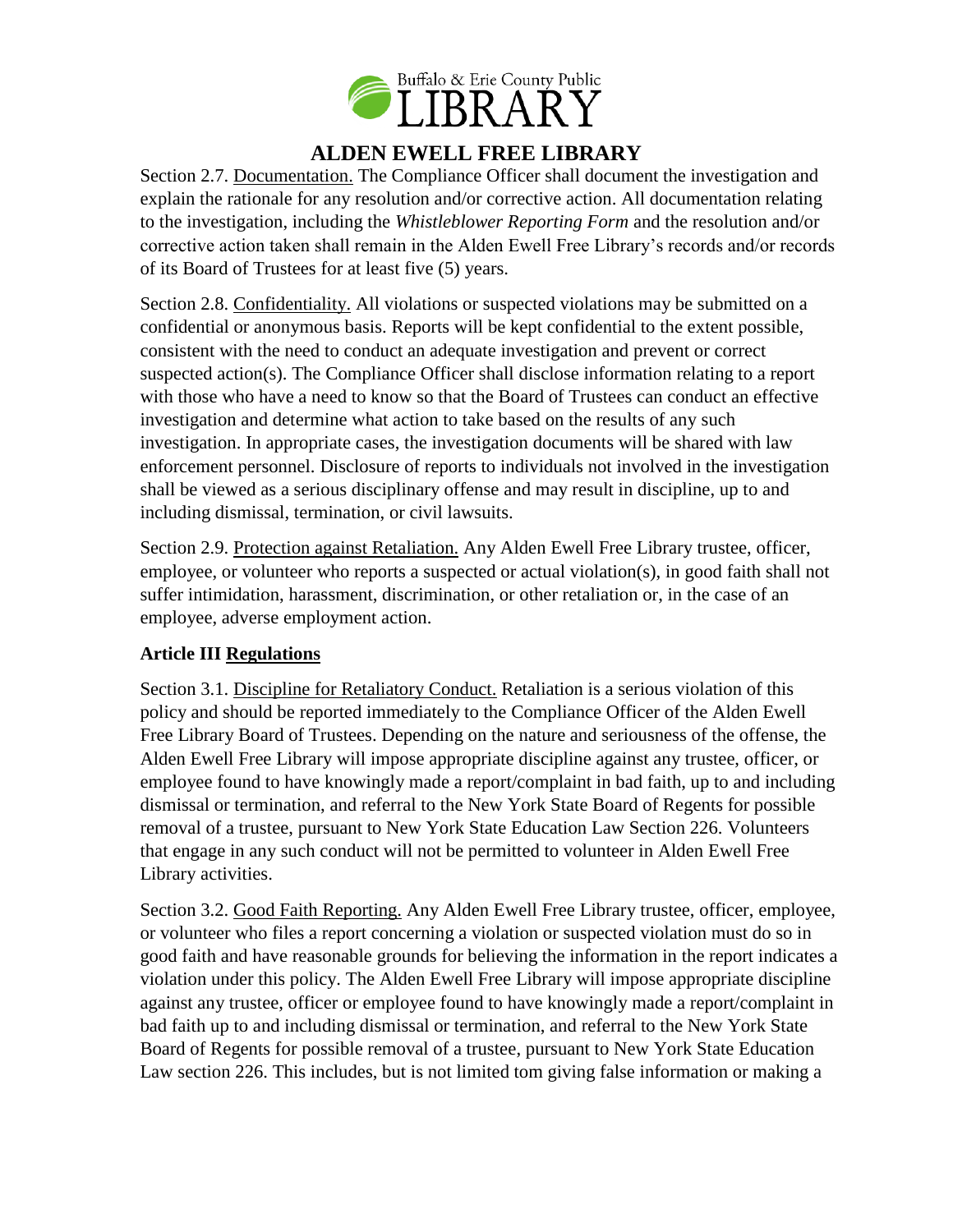

report in retaliation. Volunteers who engage in any such conduct will not be permitted to volunteer in Alden Ewell Free Library activities.

## **Article IV Applicability and Distribution of Policy**

This policy shall apply to all trustees, officers, employees, and volunteers of the Alden Ewell Free Library. A copy of this Whistleblower Policy shall be made available to all trustees, officers, employees, and volunteers who provide substantial services to the Alden Ewell Free Library via the Association of the Alden Ewell Free Library website, the Buffalo & Erie County Public Library's website, and in the office of the Alden Ewell Free Library.

*Adopted by Alden Ewell Free Library Board of Trustees on May 25, 2021*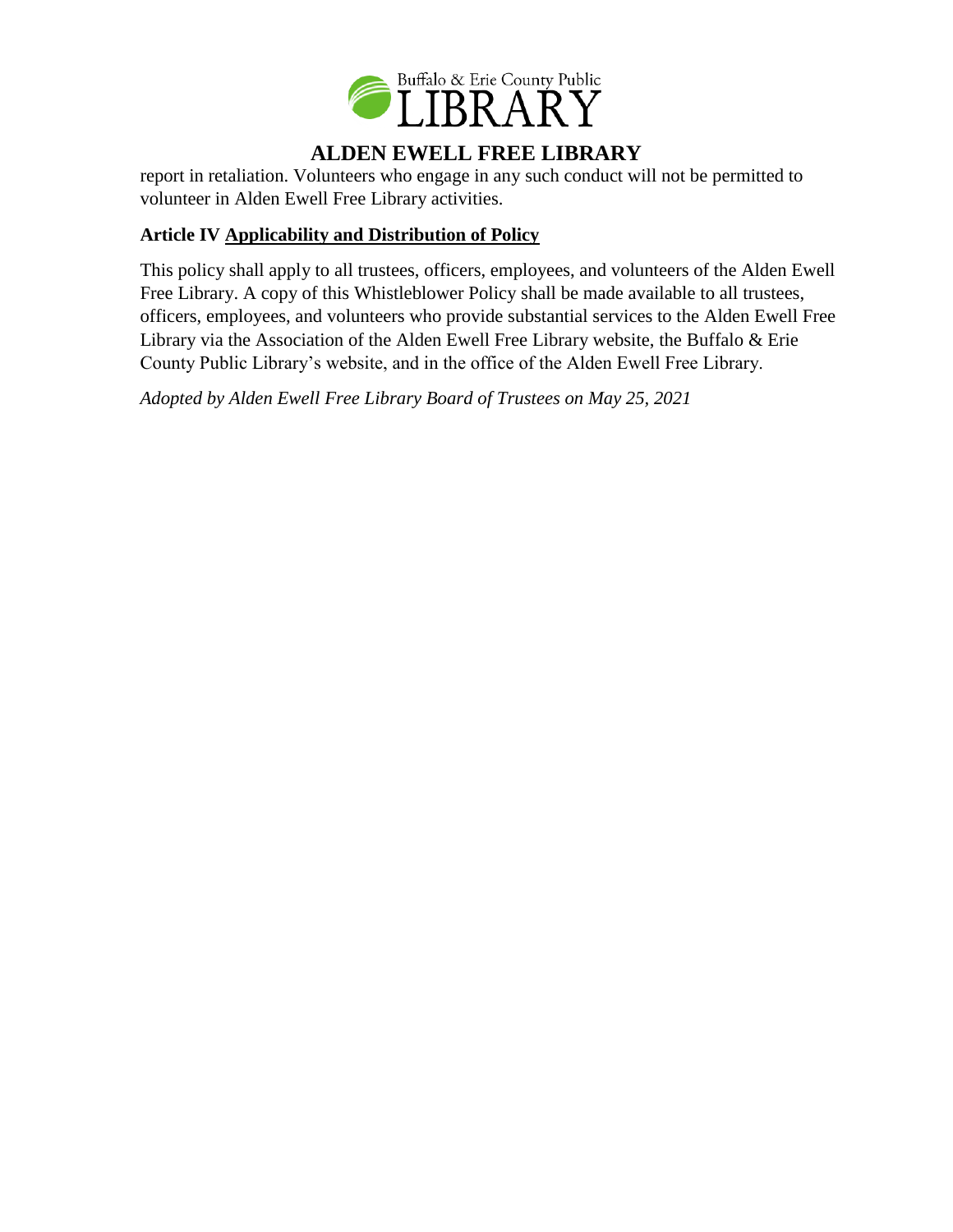

# **WHISTLEBLOWER REPORTING FORM**

Date of Report: \_\_\_\_\_\_\_\_\_\_\_\_\_\_\_\_\_\_\_\_\_\_\_\_\_\_\_\_\_\_\_\_\_\_\_\_\_\_\_\_

| REPORTER'S CONTACT INFORMATION: Not required if being submitted anonymously |                |
|-----------------------------------------------------------------------------|----------------|
| Name                                                                        | Position/Title |
|                                                                             |                |
| Dept./Location (if applicable)                                              | Work #         |
|                                                                             |                |
| <b>Home Address</b>                                                         | Home/Cell #    |
|                                                                             |                |
|                                                                             |                |
| Best time to reach you                                                      | Email          |
|                                                                             |                |
| Preferred method of communication                                           |                |
|                                                                             |                |

| PERSON AGAINST WHOM THE REPORT OF ACTUAL OR SUSPECTED<br>WRONGFUL CONDUCT IS BEING MADE: If more than one, please complete additional forms |                      |  |
|---------------------------------------------------------------------------------------------------------------------------------------------|----------------------|--|
| Name                                                                                                                                        | Position/Title       |  |
| Dept./Location (if applicable)                                                                                                              | Phone # $(if known)$ |  |

| WITNESS TO ACTUAL OR SUSPECTED WRONGFUL CONDUCT: Attach additional sheets if |                    |
|------------------------------------------------------------------------------|--------------------|
| necessary                                                                    |                    |
| Name                                                                         | Position/Title     |
| Dept./Location (if applicable)                                               | Phone # (if known) |
| Name                                                                         | Position/Title     |
| Dept./Location (if applicable)                                               | Phone # (if known) |

*Continued on next page*